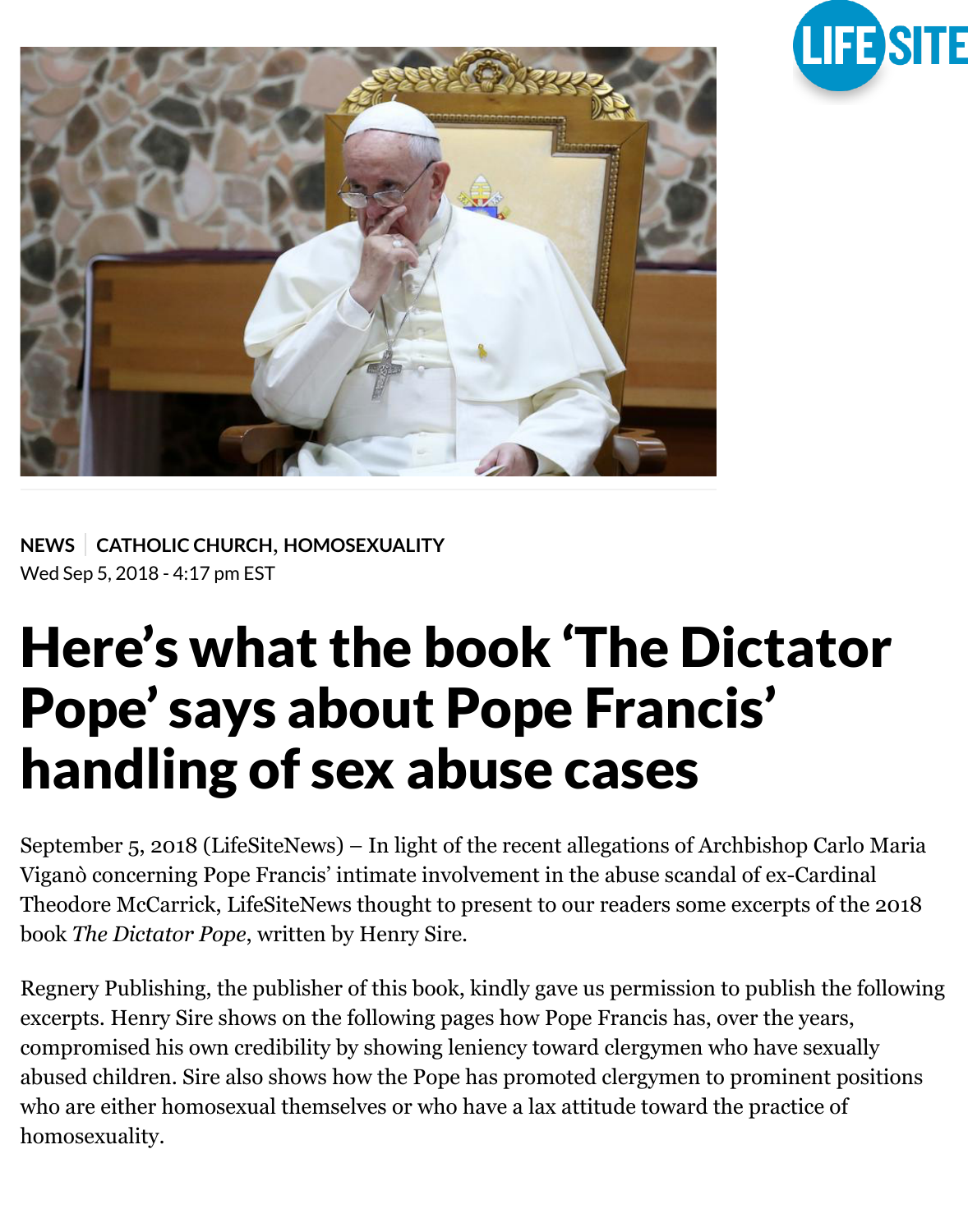

*\*\*\**

## *The Dictator Pope: The Inside Story of the Francis Papacy*, written **Marcantonio Colonna (Henry [Sire\)](https://googleads.g.doubleclick.net/aclk?sa=l&ai=Cb9NfBIiyXLPqNcfVhQbNp7aoAfG3sP1VlonJtvMH5tCGyJMMEAEgnPqYEmDJxpmM0KTkD6ABpdq-igPIAQHgAgCoAwHIAwqqBJ0CT9Bd2hp5N7g94v6L_6w_qrkgvTica6Hdmima4B2jsUBZJaNr2XauYz3KBeoqO5TXgji1rbNV63w3QxwaqrENET8068coHpEfV3a8eQSQRPjoxXK9EqiYghvue5WqwOcJ_-2GmsNjHpoKxqbIrH26trK607re24Sy-jaNTZcWgbD_tjdHTZ5_La7tjtsUwbMI0lg1q-Wgwp3rCIJ3_W_mmv4IfbuPE5F0B3R3ND2WorInO0RDi_07EhFM6leohN489tZibnbz85tokA6Sgd7Xc1PBBrs81EHeuP9mNEkakjLP37NXOAEWsoxM6aZDU6rPSgo_BFVM8EpZi0Mxf2tnGoDlPxjoU4Yek4TpyvrIeHlV6xwdpyCayUWX_4mz4AQBgAeE65N7qAeOzhuoB9XJG6gH4NMbqAe6BqgH2csbqAfPzBuoB6a-G9gHAdIIBwiAYRABGAGxCTsOxCPllpYEgAoB2BMM&ae=1&num=1&sig=AOD64_2n1MJZm-GzGybr0PlrH1pptXGfzQ&client=ca-pub-6900635172202721&nx=CLICK_X&ny=CLICK_Y&nb=8&adurl=https://1clickpdf.com/start/%3Ft%3Dsaf%26gclid%3DEAIaIQobChMIs_zx37LO4QIVx2rBCh3Nkw0VEAEYASAAEgI8ZvD_BwE)**

The existence of a homosexual lobby in the Vatican, which was revealed by the cardinal December 2012, is a scandal which Pope Francis has taken no steps to correct, and w indeed accentuated. One of the most notorious cases is that of Monsignor Battista Ric prelate of the Istituto delle Opere di Religione. Monsignor Ricca made his career as a the papal diplomatic service. After a posting in Bern, he was sent to Uruguay in 1999 thoughtfully brought with him his boyfriend, Patrick Haari, a louche captain in the S Taking advantage of an interval between the retirement of the nuncio and the arrival successor, Ricca, as chargé d'affaires, settled Haari in the nunciature itself, with a job and lodging. The new nuncio, arriving in Montevideo in early 2000, tried to get both Haari out, but the former was protected by his friendship with Archbishop (later Cardinal) who was at that time sostituto in the Secretariat of State. The ménage was an open sc clergy and to the nuns who attended the Montevideo nunciature, but nothing could b after Haari was brought home from a house of homosexual encounters where he had up by some rough trade. Not until Monsignor Ricca himself was caught in an illegal a compromising situation by the police, in August 2001, was the long-suffering nuncio rid of his subordinate. After a further posting to Trinidad and Tobago, where he again with the nuncio, Ricca was finally removed from the active diplomatic service in 200; was given a job in Rome with the status of councilor of a firstrank nunciature. His res included the management of the cardinals' guest-house in Via della Scrofa where Car Bergoglio was wont to stay, and where he famously went to pay his bill on the morning election. Given that Montevideo faces Buenos Aires across the mouth of the River Pla unlikely that the then cardinal archbishop was unaware of the goings-on in the nunci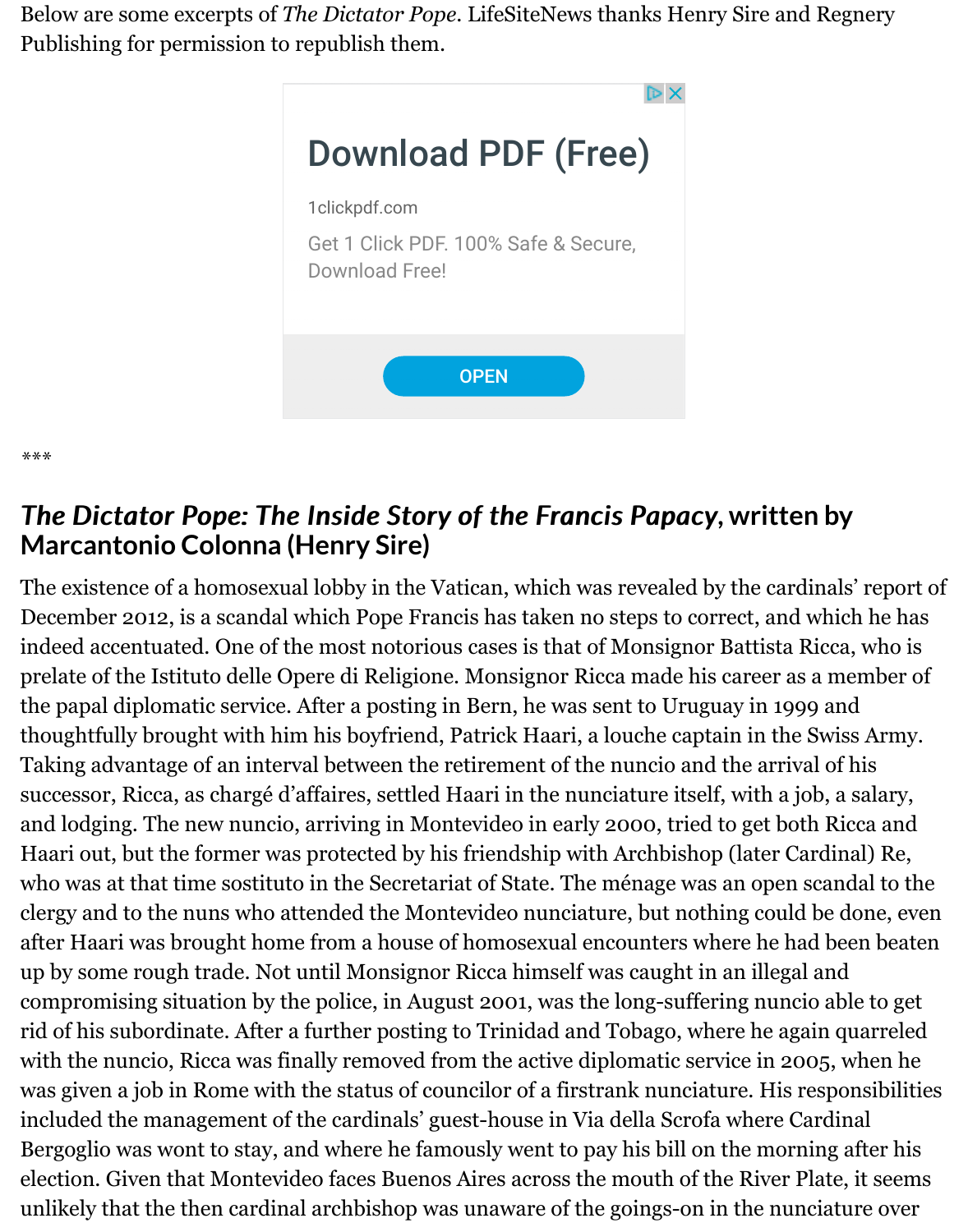the water, but that did not prevent him from striking up a close friendship with Monsignor Ricca, which stood the latter in good stead when Bergoglio was elected pope. Within three months of that event, in June 2013, Monsignor Ricca was appointed prelate of the Vatican Bank. The appointment was the subject of a journalist's question to the pope a few weeks later, in one of his signature press conferences on board an aeroplane, when he was quizzed about this promotion of a notorious homosexual, and it drew from the pope the well-known comment, "Who am I to judge?" In fact, his patronage of Monsignor Ricca fits the pattern which was well established when he was archbishop of Buenos Aires, whereby he surrounds himself with morally weak people so as to have them under his thumb. […]

In June 2017 Monsignor Luigi Capozzi, the secretary of Cardinal Coccopalmerio, was caught by the Vatican's Gendarmeria hosting a homosexual drugs party in his luxurious apartment in the Palazzo del Sant'Uffizio. He had been using his car with Vatican number-plates in order to transport drugs without being stopped by the Italian police. Cardinal Coccopalmerio, who is one of Pope Francis's foremost yes-men, had proposed this trusted assistant for a bishopric. Pope Francis's liberalism has only given more power to the homosexual lobby in the Curia. He supported, for example, Archbishop Bruno Forte's attempt to insert a relaxation of Catholic teaching on homosexuality into the report of the 2014 Synod of the Family (his insertion was rejected). Perhaps an even more scandalous case is that of the notorious liberal (especially on matters regarding homosexuality) Archbishop Vincenzo Paglia, who, incredibly, is president of the Pontifical Council for the Family and whom Pope Francis has recently made president of the John Paul II Institute for Studies on Marriage and the Family, the body which John Paul intended as the watchdog of the Church's teaching. One of Archbishop Paglia's claims to fame is his commissioning of a prominent Argentinian homosexual artist to create a mural in his cathedral church that has been described as "homoerotic" and includes the archbishop himself in a net of nude or semi-nude bodies. […]

Despite verbal avowals from Pope Francis that he too is a champion against clerical abuse, this reform of accountability appears to have evaporated with Benedict's resignation. In fact, for those paying attention, Francis started signaling the new direction immediately by choosing to honor one of the most notorious of the enabling bishops—namely his electoral ally Cardinal Danneels, who appeared with the new pope on the balcony at St. Peter's Basilica on the night of the election. Anne Barrett Doyle, the co-director of Bishop Accountability, has remarked: "No other pope has spoken as passionately about the evil of child sex abuse as Francis. No other pope has invoked 'zero tolerance' as often." Yet in the name of his favorite theme, "mercy," Francis decisively broke with the Ratzinger/ Benedict program of reform, reducing the penalty for priest abusers to "a lifetime of prayer" and restrictions on celebrating Mass. In February 2017 it was revealed that Francis had "quietly reduced sanctions against a handful of paedophile priests, applying his vision of a merciful church even to its worst offenders."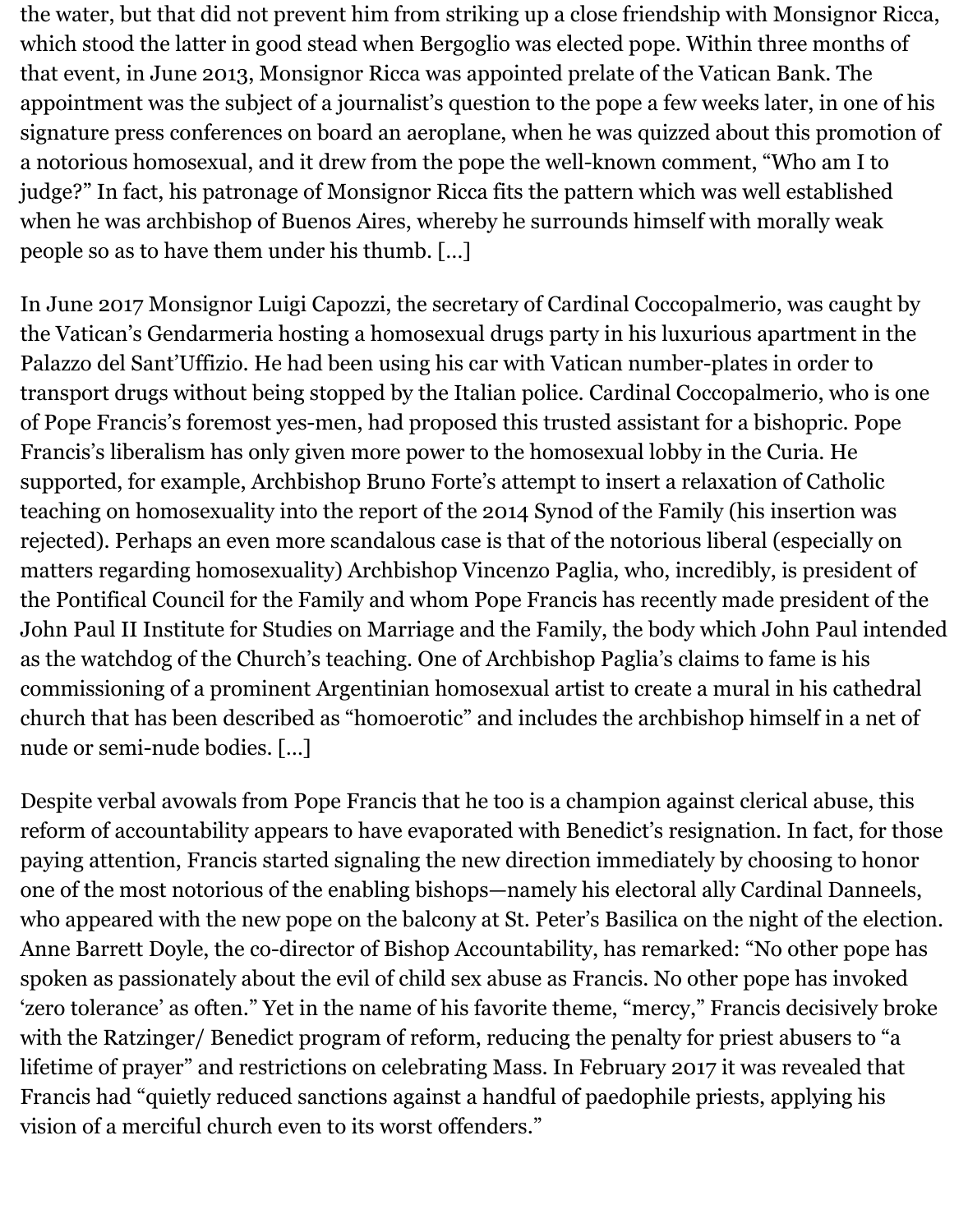A particularly notorious case was Francis' decision to overrule the Congregation for the Doctrine of the Faith's penalties against the Italian priest Mauro Inzoli, who was found guilty in 2012 by an ecclesiastical court of abusing boys as young as twelve and suspended a divinis, which barred him from performing priestly duties. Inzoli had especially angered Italians for the brazenness of his behavior—he abused boys in the confessional and convinced them that his molestation was approved by God—and his love of an expensive lifestyle, earning him the nickname "Don Mercedes" in the press. But in 2014, following an appeal by Inzoli's friends in the Curia, Cardinal Coccopalmerio and Monsignor Vito Pinto, Francis reduced the priest's penalty to a "lifetime of prayer," and a promise to stay away from children, giving him permission to celebrate Mass privately.

Francis also ordered him to undergo five years of psychotherapy, a medicalized approach favored by bishops at the height of the sex abuse crisis years and demonstrated to have little effect. Inzoli's two Curial friends were to become significant figures in later altercations between Francis and his critics within the College of Cardinals over Amoris laetitia, Pope Francis's controversial apostolic exhortation on pastoral matters related to marriage and family life. Cardinal Coccopalmerio, a former auxiliary bishop to Cardinal Martini, is president of the Pontifical Council for Legislative Texts and Monsignor Pio Vito Pinto now dean of the Roman Rota.22 Both these prelates have been key figures in supporting Francis against the critics of Amoris laetitia, who happen to include Cardinal Müller, the prefect of the Congregation for the Doctrine of the Faith. One journalist has commented: "Pope Francis, following the advice of his clubby group of allies in the curia, is pressing to undo the reforms that were instituted by his predecessors John Paul II and Benedict XVI in handling cases of abuser priests."23 This leniency, however, backfired, and after complaints from Inzoli's home town of Cremona, police reopened the case against him. He was tried and convicted, and sentenced to four years, nine months in prison for "more than a hundred episodes" of molesting five boys, aged twelve to sixteen. Fifteen other offences were beyond the statute of limitations. After Inzoli's conviction in the civil courts, the Vatican belatedly initiated a new canonical trial. Inzoli's case is not an isolated one.

Associated Press reporter Nicole Winfield wrote that "two canon lawyers and a church official" told her the pope's emphasis on "mercy" had created an environment in which "several" priests under canonical sanctions imposed by the Congregation for the Doctrine of the Faith had appealed successfully to Francis for clemency through powerful Curial connections. The unnamed official noted that such appeals had rarely been successful with Benedict XVI. It was rumored that Francis intended to revert competence for sex abuse cases from Cardinal Müller at the Congregation for the Doctrine of the Faith to the Rota and Congregation for Clergy. Instead, Francis merely changed personnel. He summarily removed two Congregation for the Doctrine of the Faith staffers in charge of handling sex abuse cases (declining to give any reasons to Cardinal Müller) and then dismissed Müller himself as prefect of the Congregation for the Doctrine of the Faith in July 2017. According to the Associated Press's Nicole Winfield, Francis also overruled a request by his own sex abuse commission to create a tribunal of bishops to review sex abuse cases.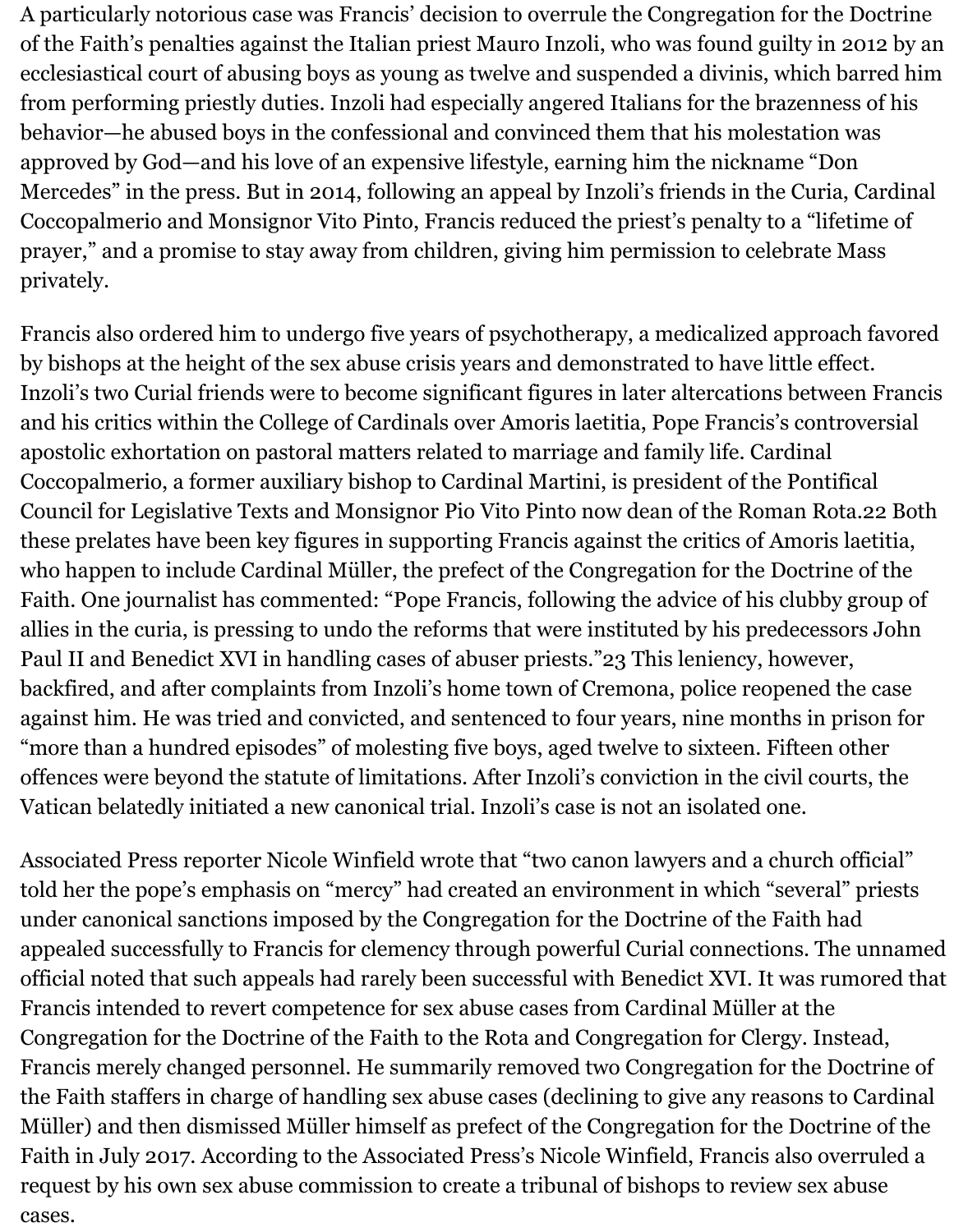Perhaps worse, the commission's guidelines for dioceses on handling abuse claims were never sent to the bishops' conferences or even produced on the Vatican's websites. Francis's new approach of "mercy" and treating sex abuse as a psychological-medical problem, was criticized by a victimsurvivor on the sex-abuse advisory commission, Marie Collins, who later resigned, citing a Vatican culture of bureaucratic obstruction and inaction. "All who abuse have made a conscious decision to do so," Collins told the Associated Press. "Even those who are paedophiles, experts will tell you, are still responsible for their actions. They can resist their inclinations." Questions remain about Bergoglio's knowledge and involvement in the case of decades of sexual abuse of students by priests at the Antonio Provolo Institute, a school for deaf children in Argentina and Verona, Italy. In 2009, twenty-four former students of the institute came forward with horrifying stories of sexual abuse. Pope Benedict's Vatican ordered an investigation, and the diocese of Verona officially apologized to the Italian victims, but the Vatican has taken no action since, even though the students sent a letter to Francis in 2014, asking him for an investigative commission. The only response the group ever received from Rome was a note from Archbishop Angelo Becciu, who said the request for a commission had been passed on to the Italian bishops' conference.

In 2016, two of the priests involved, Nicola Corradi and Horacio Corbacho, were arrested in Argentina. The Provolo Association representing the victims told the Associated Press after the arrests that the Vatican had still done nothing and raised questions about Francis himself. "We have to ask ourselves: the Pope, who was for many years the primate of the Argentine church, did he know nothing about clerical abuse in his country?" A canon lawyer for the group, Carlos Lombardi, told the press, "Either he lives outside of reality or this is enormously cynical...it's a mockery." The pope has outraged even his most faithful admirers in yet another sexual abuse case, this one involving Bishop Juan Barros of Chile. On January 23, 2018, the National Catholic Reporter, hitherto a bastion of Francis loyalism, carried an editorial proclaiming: "Pope Francis's defense of Chilean Bishop Juan Barros Madrid is only the latest in a number of statements he has made in his nearly five-year papacy that have hurt survivors, and the whole body of the church." The article went on: "Within the space of four days, Pope Francis twice slandered abuse survivors. On the papal flight from Peru Jan. 21, he again called testimony against Chilean bishop Juan Barros Madrid 'calumny.' Despite at least three survivors' public accounts to the contrary, he also again said he had not seen evidence of Barros' involvement in a cover-up to protect notorious abuser Fr. Fernando Karadima. These remarks are at least shameful. At the most, they suggest that Francis now could be complicit in the cover-up.... The pope's statements on zero tolerance have been strong, but again and again he has refused to deal decisively with those who provided cover for the abusers.... In a bluntly critical statement, the likes of which we have struggled to find parallel in recent church history, Boston Cardinal Seán O'Malley said the pope's slander against survivors has caused them 'great pain.'...When it comes to confronting the clericalism that is the foundation for abuse scandal, the pope's stony countenance is part of the problem."